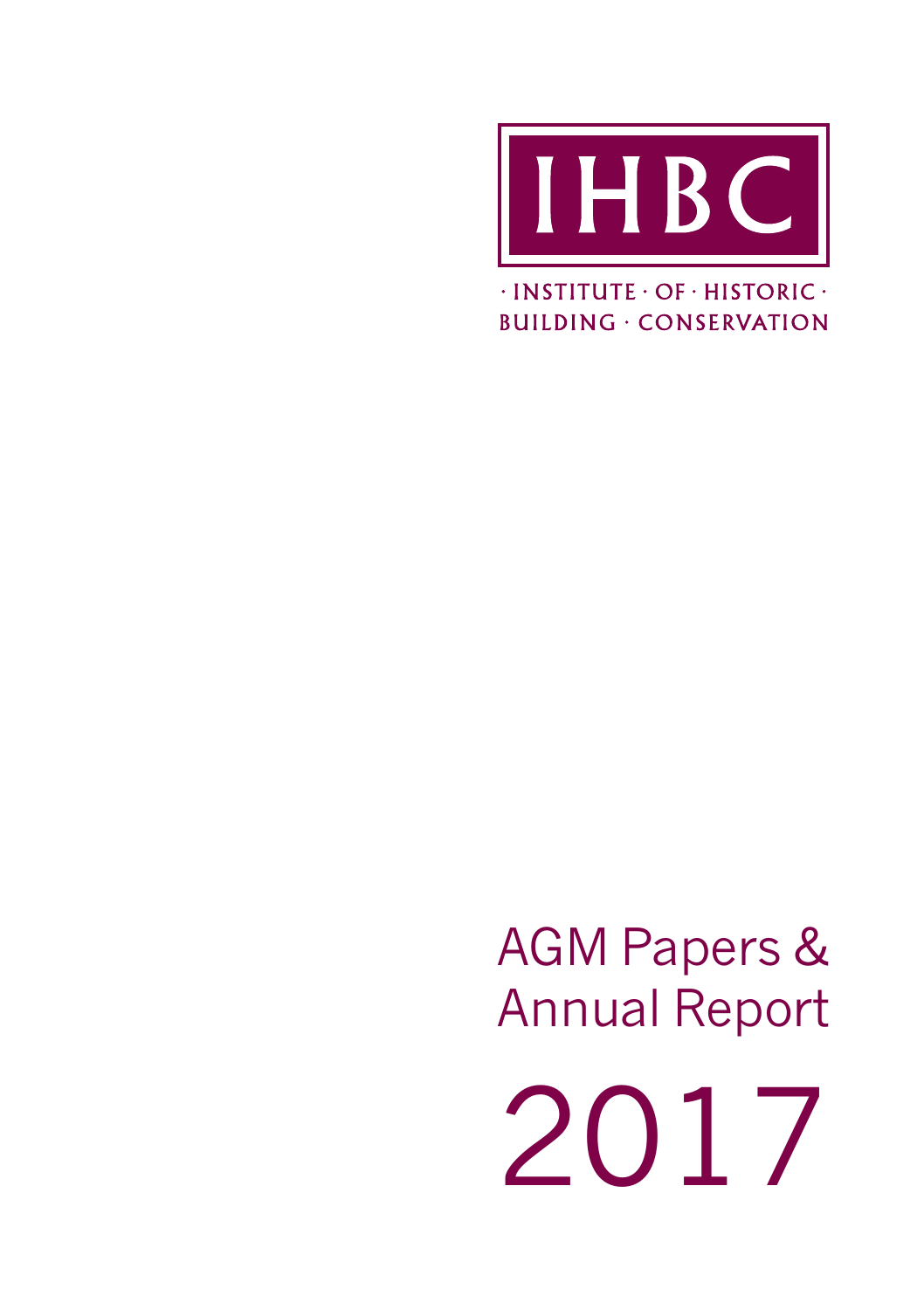# Institute of Historic Building Conservation ANNUAL GENERAL MEETING

**5.15pm, Friday 24 June 2017 at The Garratt Suite, Museum of Science and Industry (MOSI) Liverpool Road, Manchester M3 4FP**

## **AGENDA**

- 1 Apologies for absence
- 2 Minutes of the 2016 AGM of the IHBC. *Resolution 1: Adoption* To adopt the Minutes of the Annual General Meeting of The Institute of Historic Building Conservation (IHBC) held at Worcester University Arena, Hylton Road, Worcester WR2 5JN on Friday 24 June 2016
- 3 Council's report. *Resolution 2: Adoption* To adopt the IHBC Council's Report for the year ending 30 September 2016
- 4 Financial statement and treasurer's report:
	- Accounts. *Resolution 3: Receipt*

To receive the reports of the Hon Treasurer and Council for the financial year 1 October 2015 to 30 September 2016 and to approve the accounts for that period

Independent Examiners. *Resolution 4: Appointment* To appoint Larking Gowen, chartered accountants, as Independent Examiners to the institute, to hold office from the conclusion of the present General Meeting until the conclusion of the next General Meeting at which accounts in respect of an accounting reference period are laid

- 5 Appointment of elected officers. *Resolution 5: Appointment* To appoint as trustees and directors of the IHBC the officers with majority votes cast in support of their nomination in accordance with the IHBC's Memorandum and Articles of Association (See AGM papers)
- 6 Ratification of branch nominations. *Resolution 6: Ratification* To ratify the nominations as trustees and directors of the IHBC by IHBC branches as notified to the council in accordance with the IHBC's Memorandum and Articles of Association (See AGM papers)
- 7 Motions to the AGM

*At the time of going to press no motions had been received at the institute's offices. Following the AGM there will be an opportunity to discuss current issues.*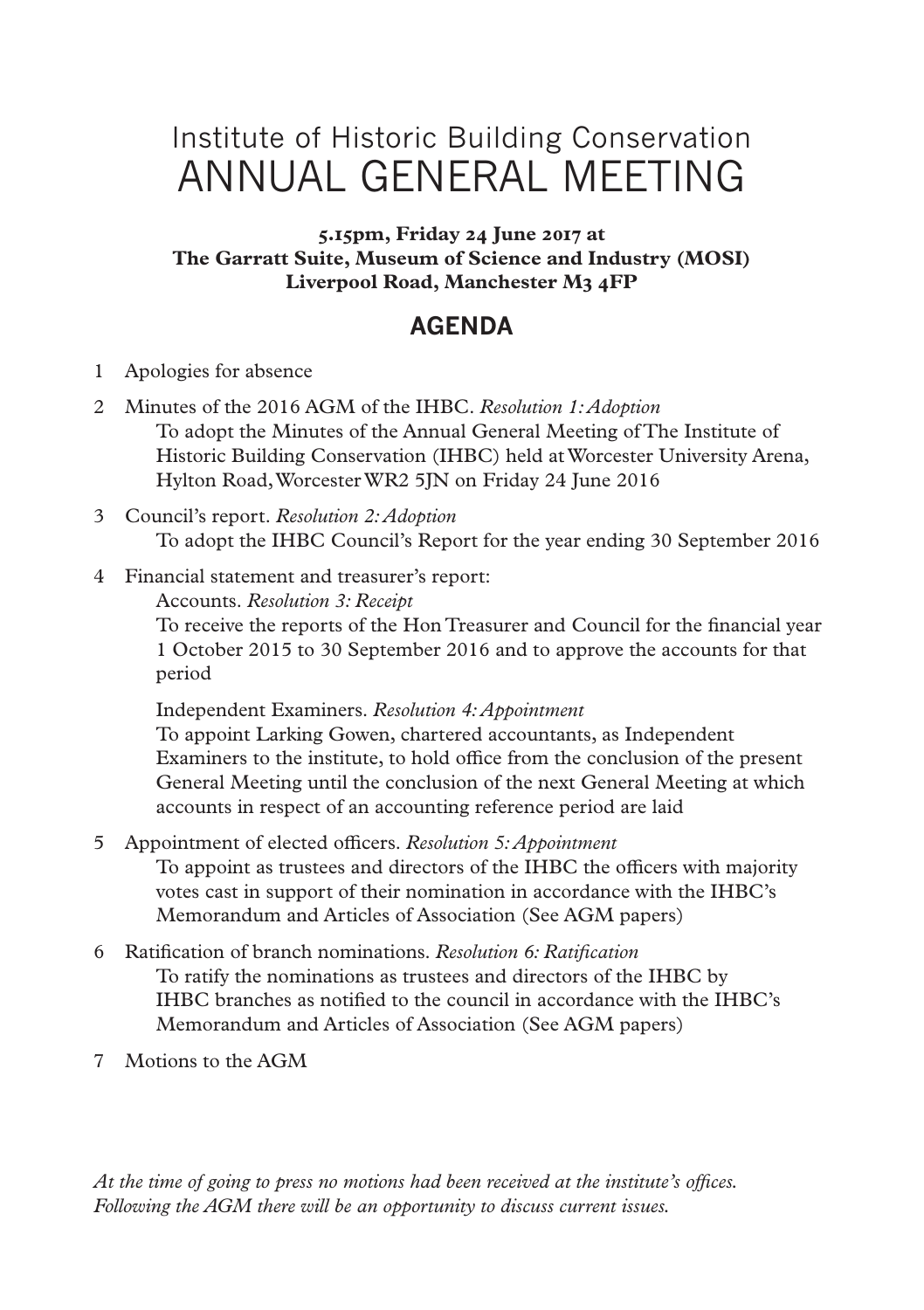## **THE INSTITUTE OF HISTORIC BUILDING CONSERVATION**

#### **www.ihbc.org.uk**

Registered as a charity in England and Wales number 1061593 and in Scotland number SC041945 Company Limited by Guarantee Registered in England number 3333780 Registered Office: Jubilee House, High Street, Tisbury, Wiltshire SP3 6HA

#### **PRESIDENT**

David McDonald Email president@ihbc.org.uk

#### **CHAIR**

James Caird Email chair@ihbc.org.uk

#### **COMPANY SECRETARY**

Richard Morrice Email secretary@ihbc.org.uk

#### **DIRECTOR**

Seán O'Reilly Email director@ihbc.org.uk

#### **BUSINESS OFFICE**

Jubilee House, High Street, Tisbury, Wiltshire SP3 6HA Tel 01747 873133 Fax 01747 871718 Email admin@ihbc.org.uk

These documents were prepared by the IHBC's National Office.

## **CONTENTS**

| Trustees' report for the year ending<br>30 September 2016                                                                                 | 2  |
|-------------------------------------------------------------------------------------------------------------------------------------------|----|
| Summarised accounts for the year ended<br>30 September 2016                                                                               | 10 |
| Appointment of officers and ratification<br>of branch representative nominations                                                          | 12 |
| Motions to the AGM                                                                                                                        | 13 |
| Minutes of the Annual General Meeting of<br>The Institute of Historic Building Conservation<br>(IHBC) held at Worcester University Arena, |    |

Friday 24 June 2016 and the matters arising 14

Hylton Road, Worcester WR2 5JN on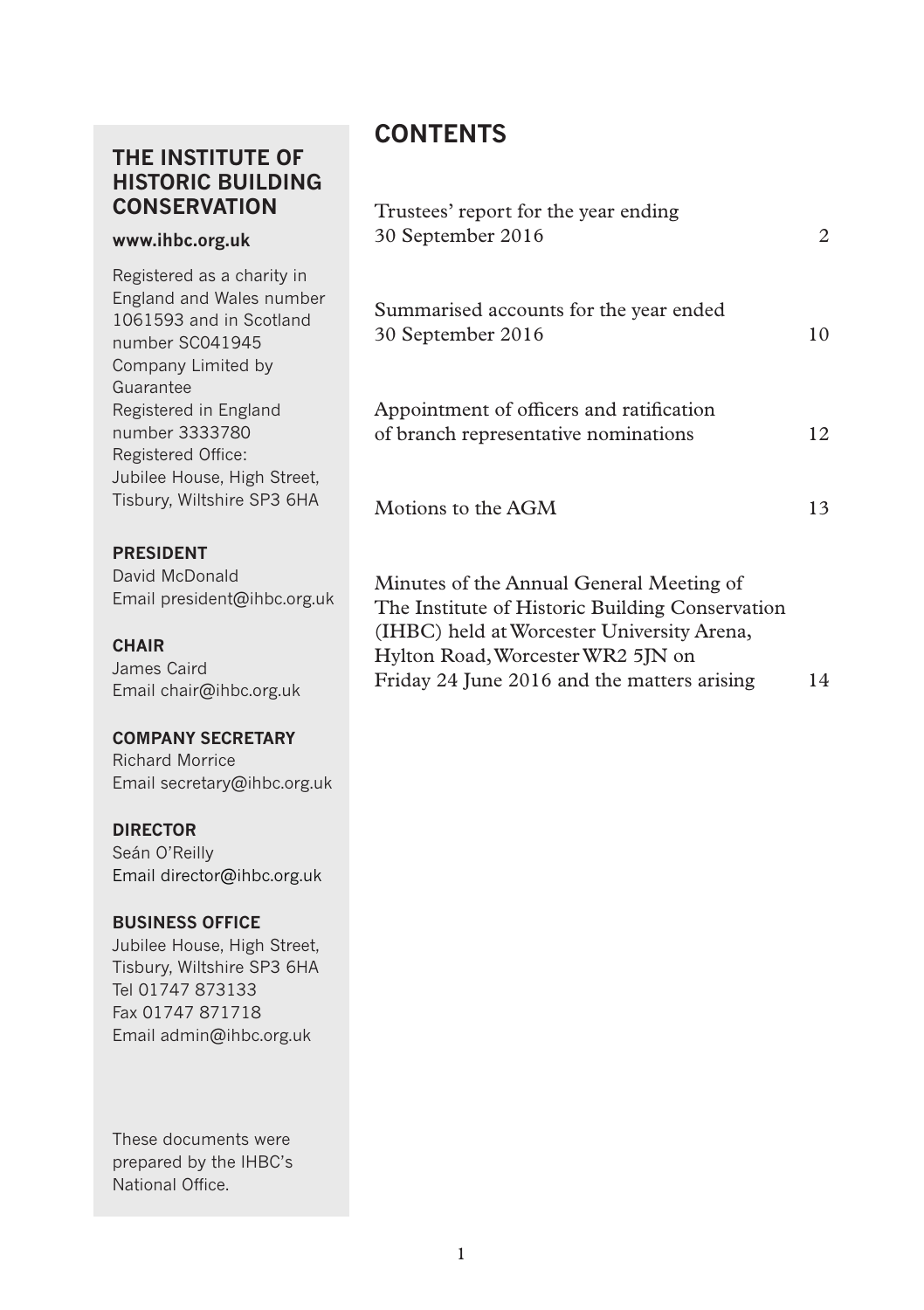# **TRUSTEES' REPORT**

The trustees (who are also directors of the charity for the purposes of the Companies Act) present their annual report together with the financial statements of The Institute of Historic Building Conservation (IHBC: the company) for the year ended 30 September 2016.

The trustees confirm that the annual report and financial statements of the company comply with the current statutory requirements, the requirements of the company's governing document and the provisions of the Statement of Recommended Practice (SORP) 'Accounting and Reporting by Charities' issued in March 2005.

## **STRUCTURE, GOVERNANCE AND MANAGEMENT**

The IHBC is governed by an elected council of trustees with up to 22 voting members consisting of up to nine elected officers (chair, vice-chair, secretary, treasurer and five officers serving as committee chairs) and up to 13 trustees appointed by branches.

Council is advised by non-voting officers co-opted by council, including the president, and by five committees, each led by its elected Chair: Finance & Resources, Membership & Ethics, Education Training & Standards, Policy, and Communications & Outreach. These committees help oversee a range of advisory subcommittees, representatives and panels.

Council and committees are supported by a small national office executive team to manage operations, including the Director, Projects Officer, Administrator, Learning Education, Training and Standards (LETS) Liaison Officer, and Branch and Events Support Officer, alongside other operational support.

The trustees confirm that, in exercising their powers and duties, they have complied with their duty to have due regard to the guidance on public benefit published by the Charity Commission.

The institute is currently engaged in a process of 'experimental evolution' to test new forms and arrangements for its future governance. While this means that new titles and additional advisory roles will be established, to help trustees better understand the impact of potential changes, no arrangements will conflict with the Memorandum and Articles of Association.

## **OBJECTIVES AND ACTIVITIES**

The IHBC is a company and a charity registered in England and Scotland, and exists to promote, for the benefit of the public, the conservation of and education and training in the conservation and preservation of buildings, structures, areas, gardens and landscapes which are of architectural or historical value in the UK insofar as it lies within the duties and responsibilities of any person whose principal professional skills are to provide specialist advice in such conservation and preservation.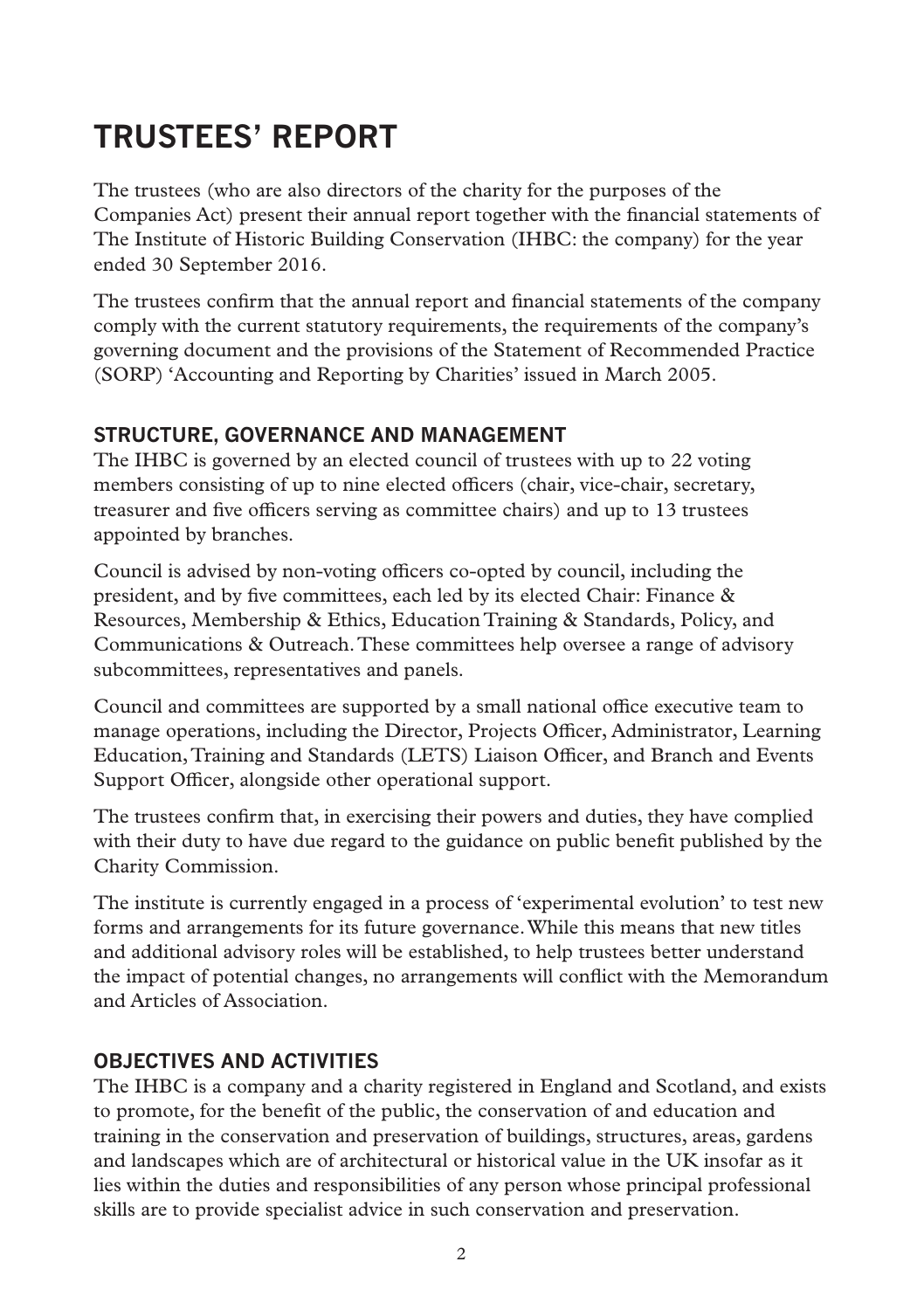#### **The IHBC's key activities are:**

- setting standards for, and improving education and training in, conservation practice
- raising the profile of conservation and promoting it in economic and social regeneration
- supporting excellence in all aspects of conservation, both in the identification, analysis, repair and reuse of historic buildings and in new design in historic settings
- stimulating debate on how the role of conservation should develop
- organising training events and further developing the branch network to encourage the continued exchange of information between practitioners locally as well as nationally

## **ACHIEVEMENTS AND PERFORMANCE**

In the year to September 2016, the IHBC maintained its usual high level of activity and influence across the wide range of interests that shape our built and historic environment and its care and conservation. We also expanded our internal capacity as far as our more commercial successes have sensibly allowed.

Responding to the current healthy financial situation of the institute, and following on from the part-time appointment of Kate Kendall as our Learning, Education, Training and Standards (LETS) Liaison Officer in 2014, a further post was agreed, that of Branch and Events Support Officer. The role addressed ongoing limitations in capacity among our member volunteers – one of the institute's most critical resources – and was filled by Carla Pianese, a part-time student at University College London and a conservator by background.

That appointment demonstrated the extent to which the operations of our branches and volunteers remained at the heart of our institute's planning. That focus was further confirmed by progress in our continuing exploration of more modern forms and structures of governance. That has progressed as an informal programme operating under the title 'IHBC+', best summarised at the time of its earliest conception, in December 2014, as a process of 'experimental evolution'. The strategy was uniformly welcomed by the IHBC's membership with the adoption of the IHBC's Corporate Plan for 2015–20, 'CP20', in December 2015. This encouraged trustees to continue to test more inclusive and diverse platforms for membership engagement, notably our 'Council+'. As a UK-wide advisory forum, Council+ introduces members of all categories - accredited and otherwise – to the strategic operations of their professional body, with appointments led by both branch and board.

That 'experimental evolution' has also helped us achieve an additional layer of high-level volunteering, notably through establishing roles that complement our constitutional posts. At the end of this year the IHBC appointed its first Vice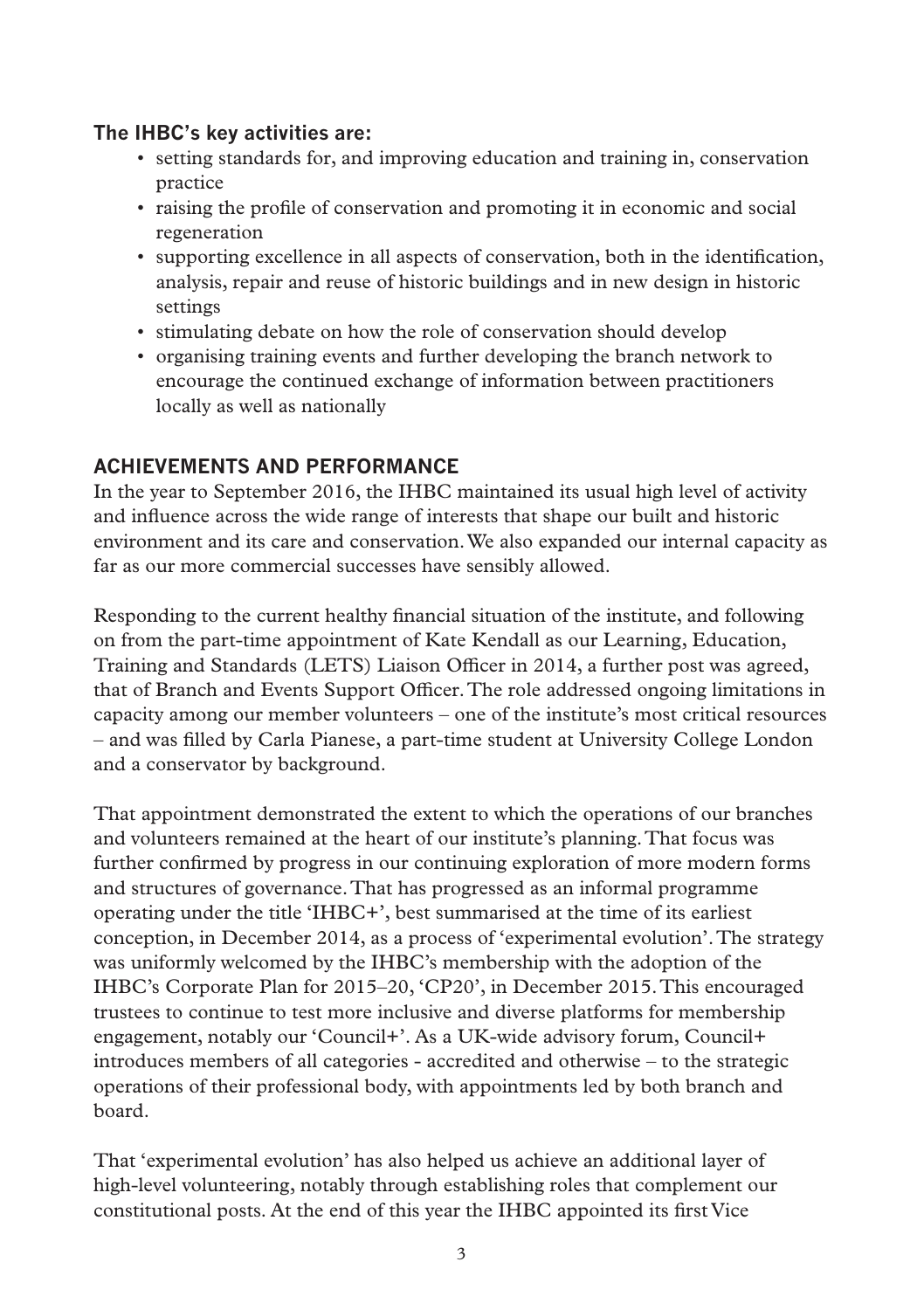President, past-chair Mike Brown, allowing him to continue offering his proven, well-honed skills and advocacy at strategic discussions on the future of conservation practice, while also opening the door of change to his successor, and first-time IHBC trustee, our Chair James Caird.

Trustees also welcomed the continued exploration of new opportunities in governance when, following extensive consultations across the membership and volunteers, they agreed new arrangements to monitor corporate delivery, our 'Action-Report-Monitor', or 'ARM', review. This ARM review was designed to keep trustees up-to-date by distilling the most important aspects of initiatives agreed as part of our Corporate Plan. Wider monitoring could be carried out both through the national office and, using news and updates posted on our NewsBlog news service, by the whole of the IHBC's membership, in line with the more inclusive and collective ambitions of IHBC+.

By building on the capacity offered by our members, these enabling and streamlining strategies helped consolidate our presence and profile during the year across the complex array of sectors most relevant to conservation outcomes: heritage and culture; construction, development and regeneration, as well as education and environment, among many others. This focus on inclusive membership strategies had other valuable impacts too, as membership numbers in recent years had reached a plateau of about 2,200. Hopefully, that plateau was at last set in the past, as by the end of the year, for the first time, we reached about 2,400 on our membership list. Such numbers ebb and flow, but our investment in volunteer support and new membership structures such as IHBC+ seems to have helped rejuvenate specialist interest in us as well as voluntary capacity.

The potential of the IHBC's voluntary, branch-based training and education infrastructure was, as ever, most evident in the central role played by the host branch, West Midlands, in delivering the 2016 School. Once again School delegates offered a ringing endorsement of its success in delivering high-quality and relevant continuing professional development across our membership and beyond.

Such achievements – if at a smaller scale – were echoed across most branches during the year, as each continued its unique brand of local support, networking and training, only some of which is listed further below. That energetic support on the ground, alongside the new national engagement encouraged by 'Council+', helped hugely too in the continuing expansion of networks beyond our membership, as we could boast 14,000 members across our collective of social networks by the end of the year.

Our support for commercial and corporate conservation practices, HESPR, has seen less dramatic change numerically, but that has not made us any more cautious about enhancing its support services: promotion continued in the *Yearbook*, as well as online, using its updated branding and dedicated website, and at events and through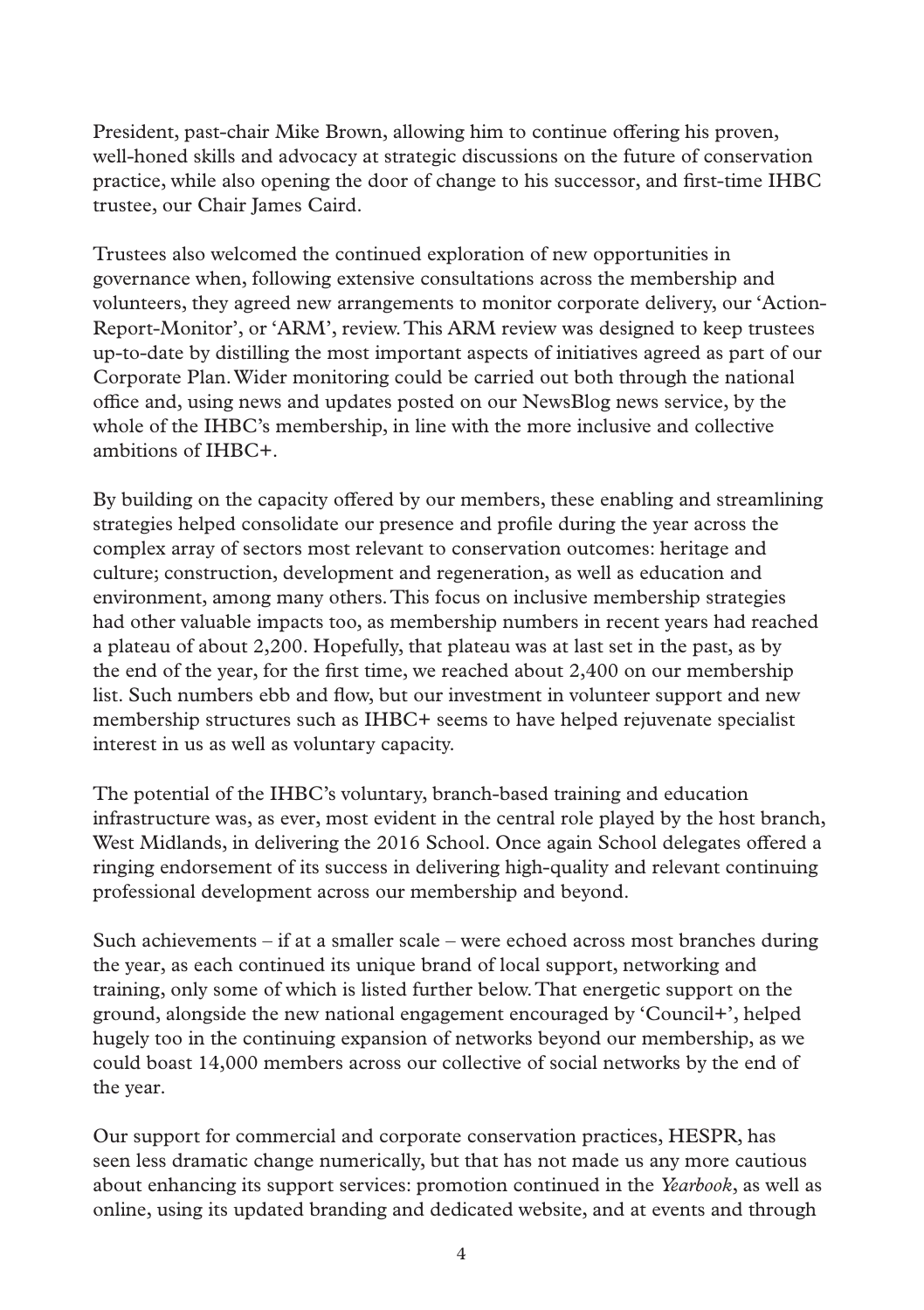our accredited members' details, as well as through the bulletins of business tenders. These became a regular weekly event during the year, reinforced by 'top picks' in the Friday NewsBlog service and by other cross-promotion, notably on the stilldeveloping 'Caring for your home' website linked from our home page.

Adding more to the IHBC's profile, objectives and 'brand' were three other strands in our operations geared towards a step-change in our outreach and networking: the IHBC's Conservation Areas 50th Anniversary Celebrations awards fund, agreed just at the end of the financial year; the development of the IHBC Conservation Wiki, initiated during the middle of the year, and the dual Marsh Awards tributes – to retired IHBC members working in the community, and to 'successful learners' in heritage – launched as the year opened.

The allocation of funds to mark the anniversary of conservation area legislation offered substantial, if necessarily thinly-spread, funds for local civic body-linked initiatives to mark the anniversary of the 1967 Civic Amenities Act, supported by a partnership led by England's energetic Civic Voice. The IHBC's Conservation Wiki, an open-access, public 'Wiki-platform' that we launched last year on the Designing Buildings Wiki service, represents our promotion of conservation across construction and business sectors. Our Marsh Awards recognise our appreciation of the straightforward promotion of achievement, with cash and Annual School places as rewards to oil the celebrations.

Other initiatives commenced during the year include a quality assurance model for local authorities; a new communications strategy, and a 'conservation professional practice principles' standard, developed with partners such as the Historic Towns and Villages Forum, as a practitioner and user-focussed statement on heritage conservation principles and objectives.

Such activities were still only the tip of the iceberg of what was a remarkable year for the institute. As well as new staff, we had our first staff member on maternity leave (ever); new CPD-friendly web promotions of our celebrated publications, notably *Context*; new training programmes, notably for secretaries and staff on the Church of England's diocesan advisory committees (DACs) and a new professional indemnity scheme established.

We are still also developing new ideas based on our current operations, ensuring that we are challenging ourselves as much as we expect our members to challenge themselves: a programme of online branch and volunteer support and engagement evolving out of our Branch Connection Days; a comparable support programme for our HESPR companies, to engage better with our private sector members and their needs; a reinvigorated model for supporting volunteer-led initiatives, in the form of Special Interest Groups; a new approach to our Course Connection Day that extends the offer of a free day of IHBC support from conservation courses to any students representing relevant courses; and plans for a new style of committee-led and branch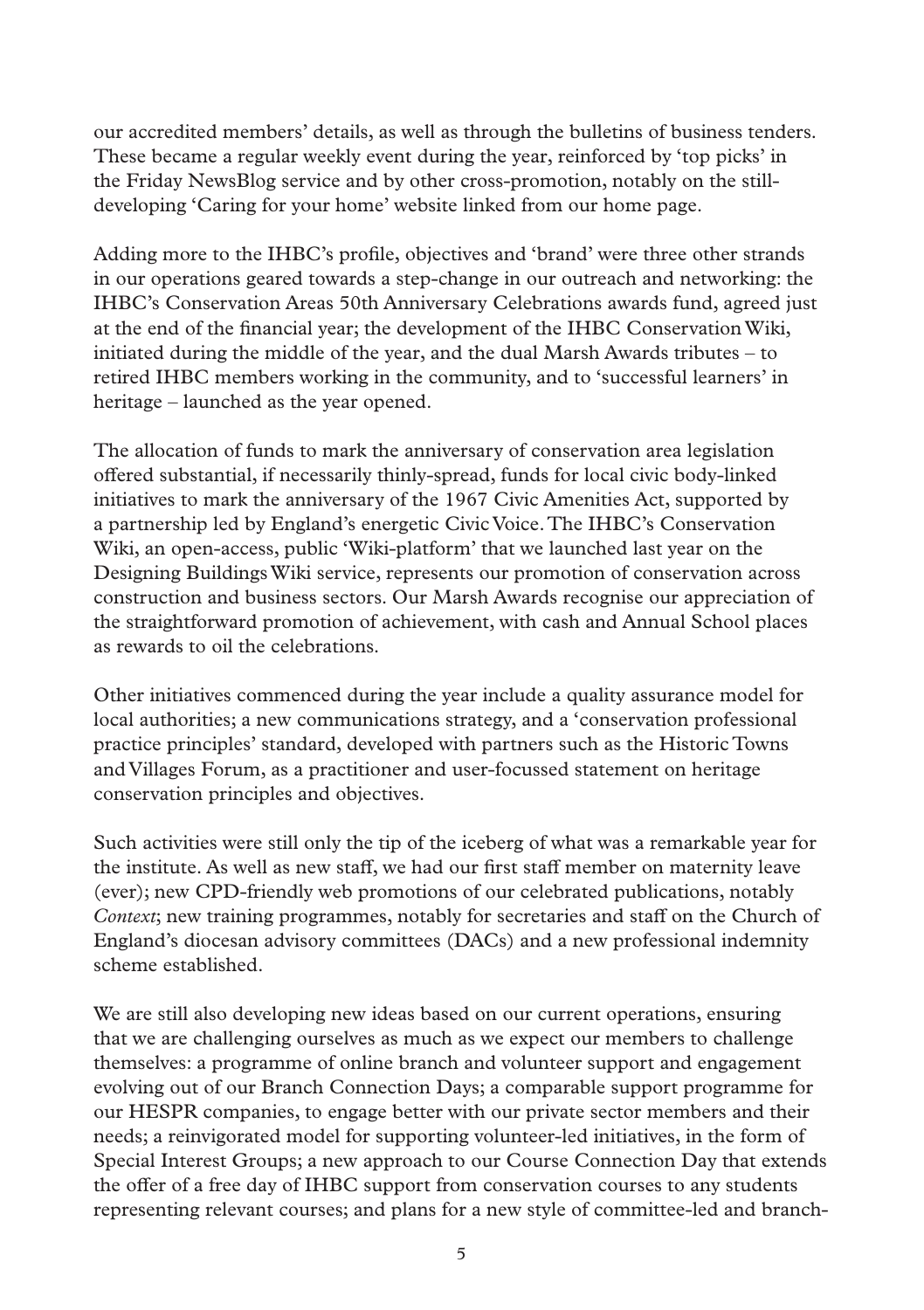supported training event – at Bishop Auckland, in October 2017 – which is being developed through the education committee specifically to underpin capacity within branches.

We have also maintained our leadership in addressing built and historic environment conservation needs and issues across the UK: our branches continue to deliver a unique body of local training and networking 'on the ground'; our interim 'IHBC Jobs etc.' data roundup for 2016 recorded sector jobs linked to a total annual income of c£6 million; our annual local government survey for England was continued; our publications and our networks (digital and membership) expanded; our consultations panel has continued to maintain its high standard of public service, engaging in such critical areas as curtilage, while our support for members has been enhanced with a new 'Crisis Support' service that offers members in sudden crisis – such as job loss – trouble-free, speedy access to our professional support and benefits whatever their level of accreditation.

Many resources launched in the previous year have also been consolidated in this, including Research and Guidance Notes, led by consultant Bob Kindred; the members' Toolbox designed to address and offer easy access to any narrower specialist needs of members; training resources such as the old WebStarter, recast now as the 'SelfStarter', and of course the 'Caring for your Home' website mentioned above.

As member benefits we have also continued to negotiate reduced rates from partner bodies' events – including notably the National Trust; Historic England, and the Building Limes Forum, among others. These softer supports for members' operations continue to help generate important growth in our numbers and the public profile of our membership.

As ever, the board of trustees – our constitutional council – offers its special and sincere gratitude to the many volunteers, supporters, consultants and staff who have all contributed to our vast work programme over the year. We also note that, whether offered through our national committees, Council+, or within the branch operations, consultants services or overtime, volunteered work ensures that the IHBC can continue to serve as an effective voice for professional standards in the sector, and as a professional benefit to our members, while also remaining accessible and affordable to our most financially challenged members.

We can summarise some more of our recent achievements in line with our corporate plan as follows:

## **HELPING PEOPLE**

• Maintained and enhanced our publicly accessible web-based suite of information and advisory services, now with some 30,000 pages, covering news, guidance, events, branches, publications, jobs and our conservation service providers listing, HESPR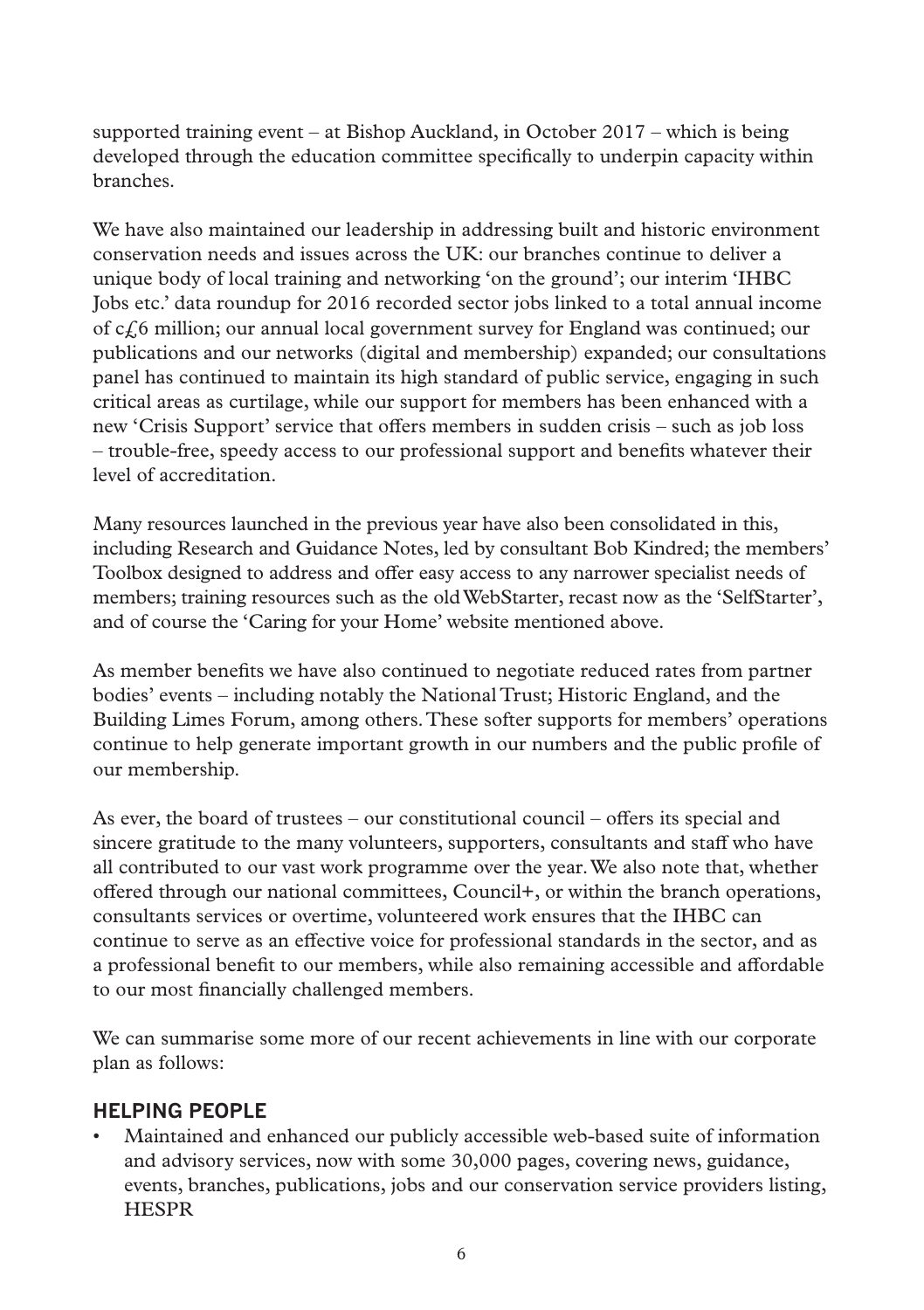- Delivered continuing improvement in access to and quality of services, including the continuation of the Annual School bursary programme, open to all, under the guidance of Bob Kindred
- Maintained links with national and third sector interests and partnerships, including through the Annual School and with strategic bodies such as The Heritage Alliance, Built Environment Forum Scotland (BEFS) and the Joint Committee of National Amenity Societies (JCNAS), as well as more informal groupings and collectives, such as in England, the Historic Environment Forum (HEF) and the 'Heritage 2020' sector initiative; on Scotland's evolving historic environment strategy, and, perhaps most important for our members on the ground, the ongoing legislative changes in Wales where our branch there continues to play an important role
- Maintained and enhanced connections to construction sector and heritage-related interests notably with:
	- continued links with the mainstream players in the construction sector, including the Council on Training in Architectural Conservation (COTAC), and through the 2016 *Yearbook*
	- representation ongoing on other critical lead bodies, including the National Planning Forum with IHBC past-chair Dave Chetwyn serving as vice-chair
	- links with relevant sector bodies such as Civic Voice, Historic Towns and Villages Forum, Architectural Heritage Fund, Heritage Trust Network and many more
- Widened public access to our services, informed by helpful oversight and advice from communications consultant Les Pickford, and including developing further our digital social networks such as the IHBC's LinkedIn group, carrying IHBCspecific news from the NewsBlog as well as jobs, the NewsBlog archive itself as well as online editions of *Context*.

## **HELPING CONSERVATION**

- Continued branch operations, capacity and support through:
	- funding and investment guided by annual business plans
	- adding capacity for volunteers, with a new Branch and Events Support Officer
	- branch-focused meetings to support membership applications
	- branch web pages, and, of course,
	- board meetings and the development of the IHBC+ infrastructure of governance, including our Council+
- Maintained our high standards of professional publications, including our journal, *Context*, and themed *Yearbook*, while also extending online access to the journal notably through an enhanced strategy of online and social media promotion
- Continued to explore formal standards in conservation through advocacy, partnership and consultation, including promoting the British Standard for Conservation, BS 7913, by investing in a new run of our hard-wearing IHBCbranded and reduced-price copy
- Some 18 major consultation responses on our behalf, with numerous others considered or benefiting from our advice, support and input
- Following extensive internal discussions on capacity in local government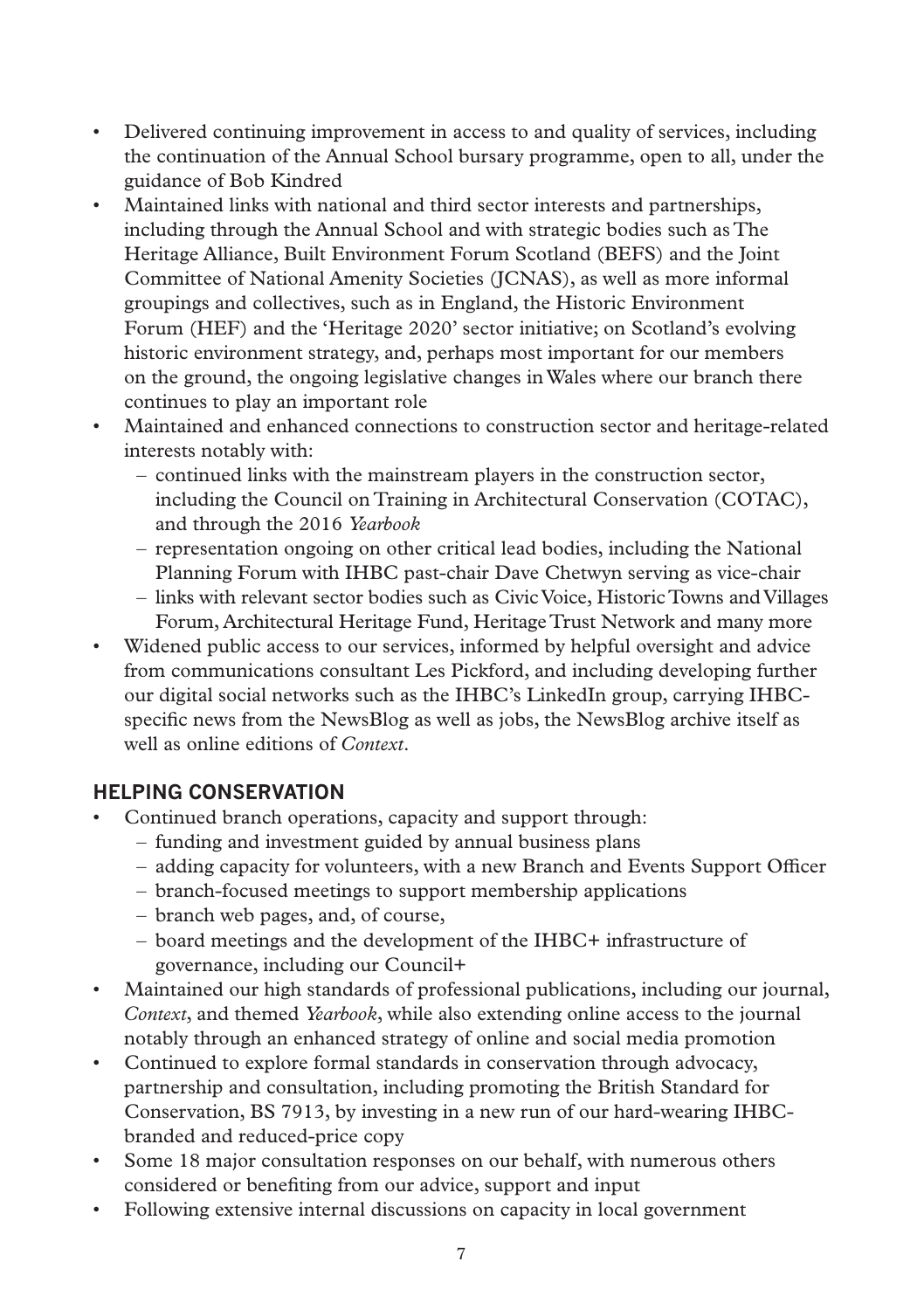conservation services, initiated a plan for a quality assurance assessment process linked to an IHBC 'quality mark', comparable to the IHBC's recognition of conservation courses

- Maintained the substantial education and training programmes and resources offered across our branch network as detailed on our national and branch web calendars
- Developed support for branch events explaining and encouraging membership applications for Affiliates and other interested parties
- Extended that support by developing a programme of training for secretaries and staff on the Church of England's diocesan advisory committees
- Continued our Gus Astley Student Award programme and website, with successful submissions selected by the judge for the 2016 Award, David Trench, CBE FCIOB, with Annual School places and costs covered for selected submissions
- Maintained our conservation course 'recognition' programme, and continued our sector support with the 'Conservation Course Connection Day'
- Extended our 'State of the Sector' analysis through the survey of England's local authority conservation services, funded by Historic England
- Established support for the profile and operation of inter-disciplinary skills in conservation through our Associate level of membership.

## **HELPING CONSERVATION PROFESSIONALS**

- Maintained support for specialists seeking full IHBC membership, including maintaining pre-registration assessment, online listings of accredited members, including our Associates
- Continued our 'experimental evolution' of our governance under the 'IHBC+' banner as discussed above
- Consolidated the new national resource developed as part of IHBC+, the UKwide pan-membership advisory forum, Council+
- Initiated a draft of a new statement on 'Conservation Professional Practice Principles'
- Supported the recognition and operation of professional standards across our membership by:
	- continuing our successful promotion and testing of CPD
	- maintaining and further refining our disciplinary procedures
	- initiating the draft of our own principles of conservation practice
- Enhanced membership services and benefits that include:
	- extending online and digital access to benefits and member support
	- promoting membership on the IHBC's list of specialist conservation practices, 'HESPR'
- Streamlined trustee oversight by agreeing and initiating the 'Action–Report– Monitor' review for the monitoring new Corporate Plan, while consolidating our meeting programme of six board meetings a year, four of which are online.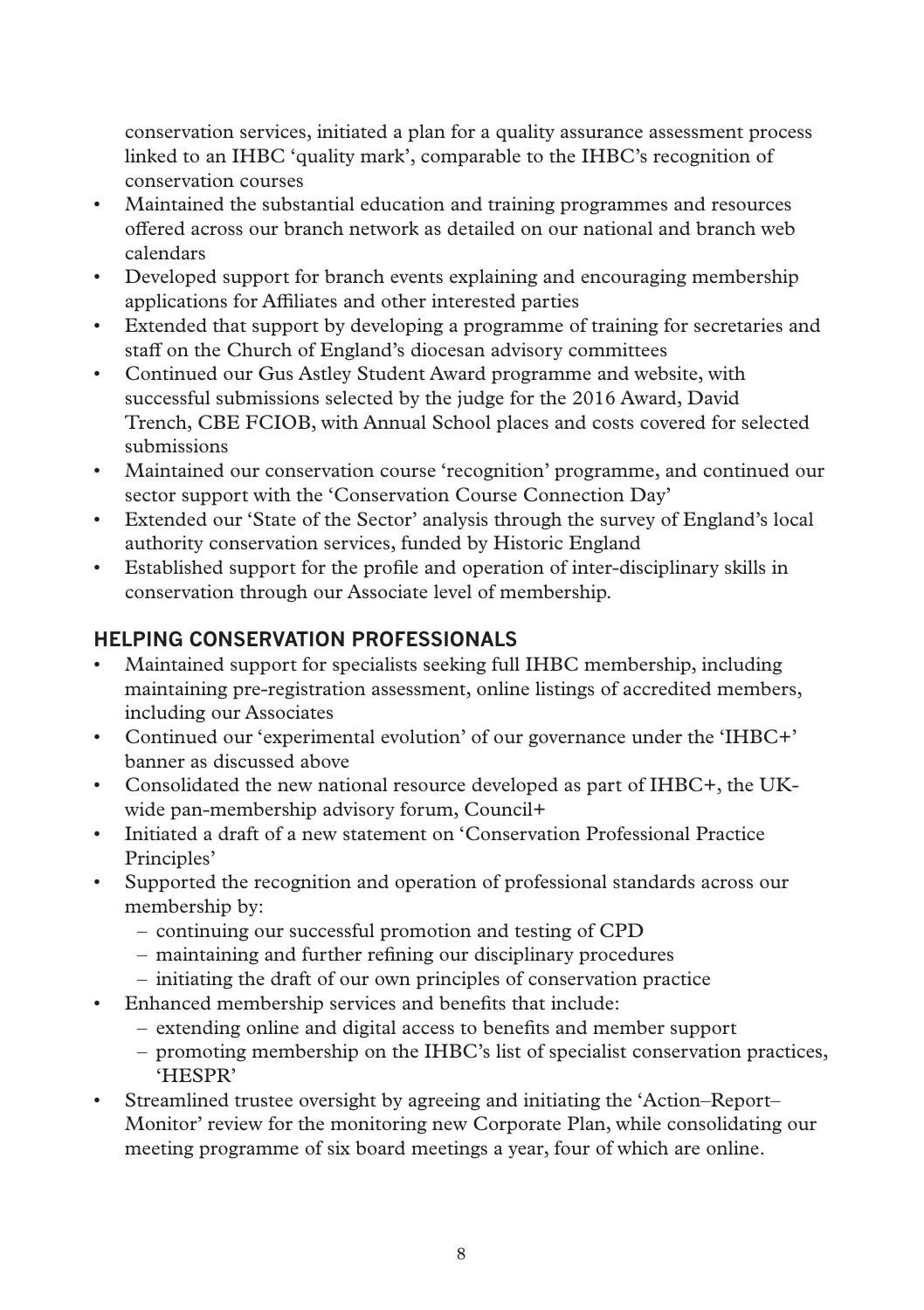## **FINANCIAL REVIEW**

The gross incoming resources arising in the year amounted to  $f.414,039$  (2015:  $f(417,657)$ . Overall, the charity's expenditure exceeded its income by  $f(5,320)$  (2015:  $(f<sub>1</sub>38,627)$ ). This reflects a reasonable performance given the wider challenging business environment and the expansion of volunteer support through increasing capacity in the national office. At the period end the charity had free reserves of  $\frac{298,017}{2015}$ ;  $\frac{2015}{203,902}$ . Free reserves constitute unrestricted funds not represented by fixed assets. The charity's reserves are sufficient to maintain levels within our reserves policy of six months of expenditure.

During the year trustees continued to allocate excess reserves to aid investment in growth, services and member support, in particular through the appointment of an additional staff member, the Branch and Events Support Officer, to complement the new LETS Liaison Officer.

## **GOING CONCERN**

After making appropriate enquiries, the trustees have a reasonable expectation that the company has adequate resources to continue in operational existence for the foreseeable future. For this reason, they continue to adopt the going concern basis in preparing the financial statements. Further details regarding the adoption of the going concern basis can be found in the Accounting Policies.

## **PLANS FOR THE FUTURE**

Current plans for the IHBC are encapsulated in our Corporate Plan 2015–20, 'CP20', approved at the IHBC's 2015 Annual General Meeting. For the year to come, plans will focus on delivering the key actions. These include:

- extending support for our membership as well as the wider sector
- raising the profile of the institute, including in research, business and training
- delivering on the conclusion of our governance review, in line with our agenda for IHBC+, and including our continuing support for enhanced trustee oversight and member representation
- developing the infrastructure and profile of our trade operations with IHBC Enterprises.

This report is based on that approved by the trustees and signed on their behalf, by James Caird, IHBC chair and trustee, and Kathryn Davies, vice chair and trustee.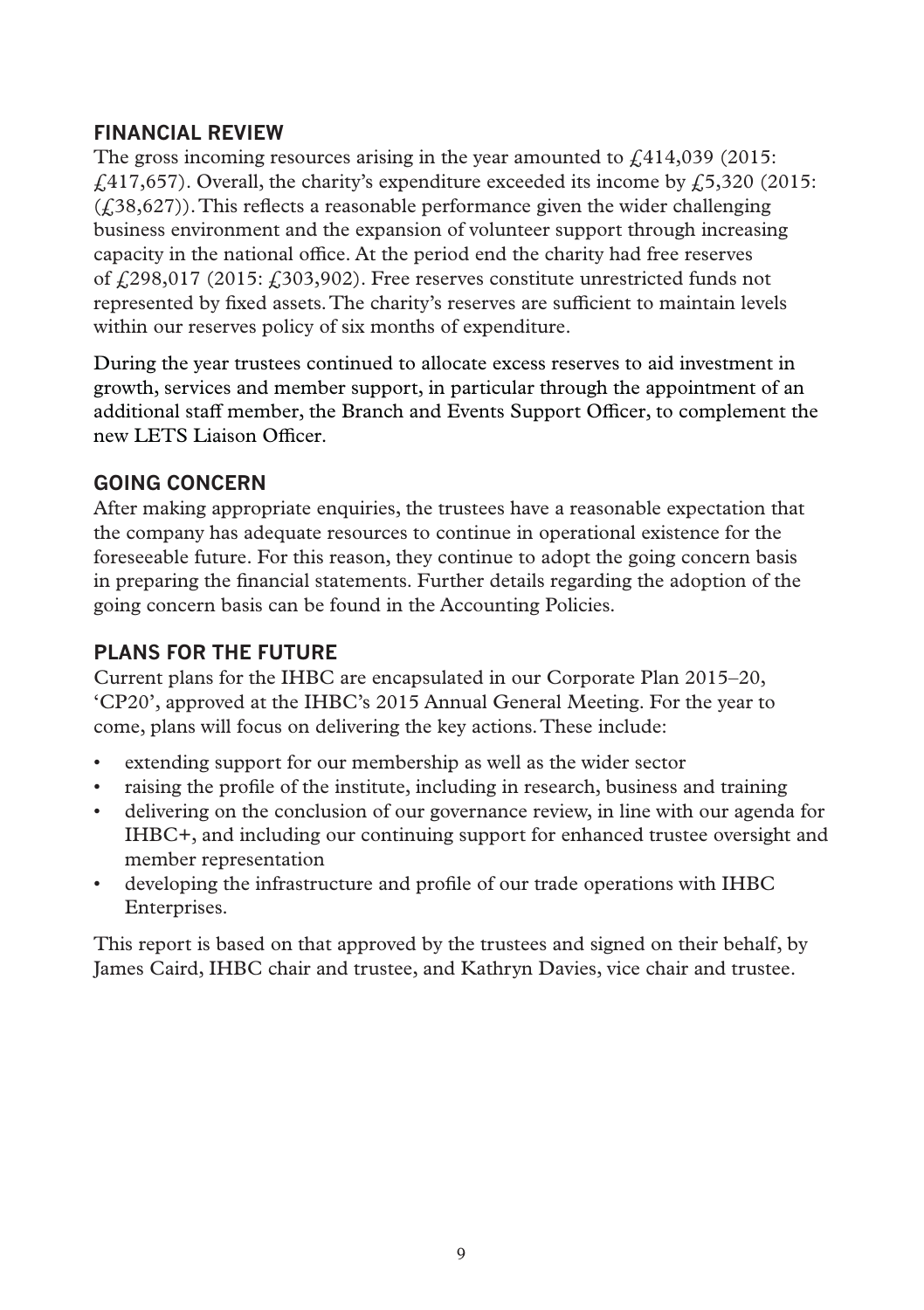## **SUMMARISED ACCOUNTS FOR THE YEAR ENDED 30 SEPTEMBER 2016**

## **STATEMENT OF FINANCIAL ACTIVITIES (incorporating income and expenditure account) FOR THE YEAR ENDED 30 SEPTEMBER 2016**

|                                          | Unrestricted | Unrestricted |
|------------------------------------------|--------------|--------------|
|                                          | Funds        | Funds        |
|                                          | 2016         | 2015         |
|                                          | £,           | £.           |
| <b>Incoming resources</b>                |              |              |
| Incoming resources from generated funds: |              |              |
| Charitable activities                    | 326,712      | 323,906      |
| Other trading activities                 | 8,687        | 10,152       |
| Investments                              | 78,640       | 83,599       |
| <b>Total income</b>                      | 414,039      | 417,657      |
| Expenditure on:                          |              |              |
| Raising funds                            | 15,638       | 5,660        |
| Charitable activities                    |              |              |
| Direct costs                             | 151,811      | 138,657      |
| Support costs                            | 251,910      | 234,713      |
| <b>Total resources expended</b>          | 419,359      | 379,030      |
| Net movement in funds                    | (5,320)      | 38,627       |
| Total funds brought forward              | 314,695      | 276,068      |
| <b>Total funds carried forward</b>       | 309,375      | 314,695      |

*All activities derive from continuing operations.*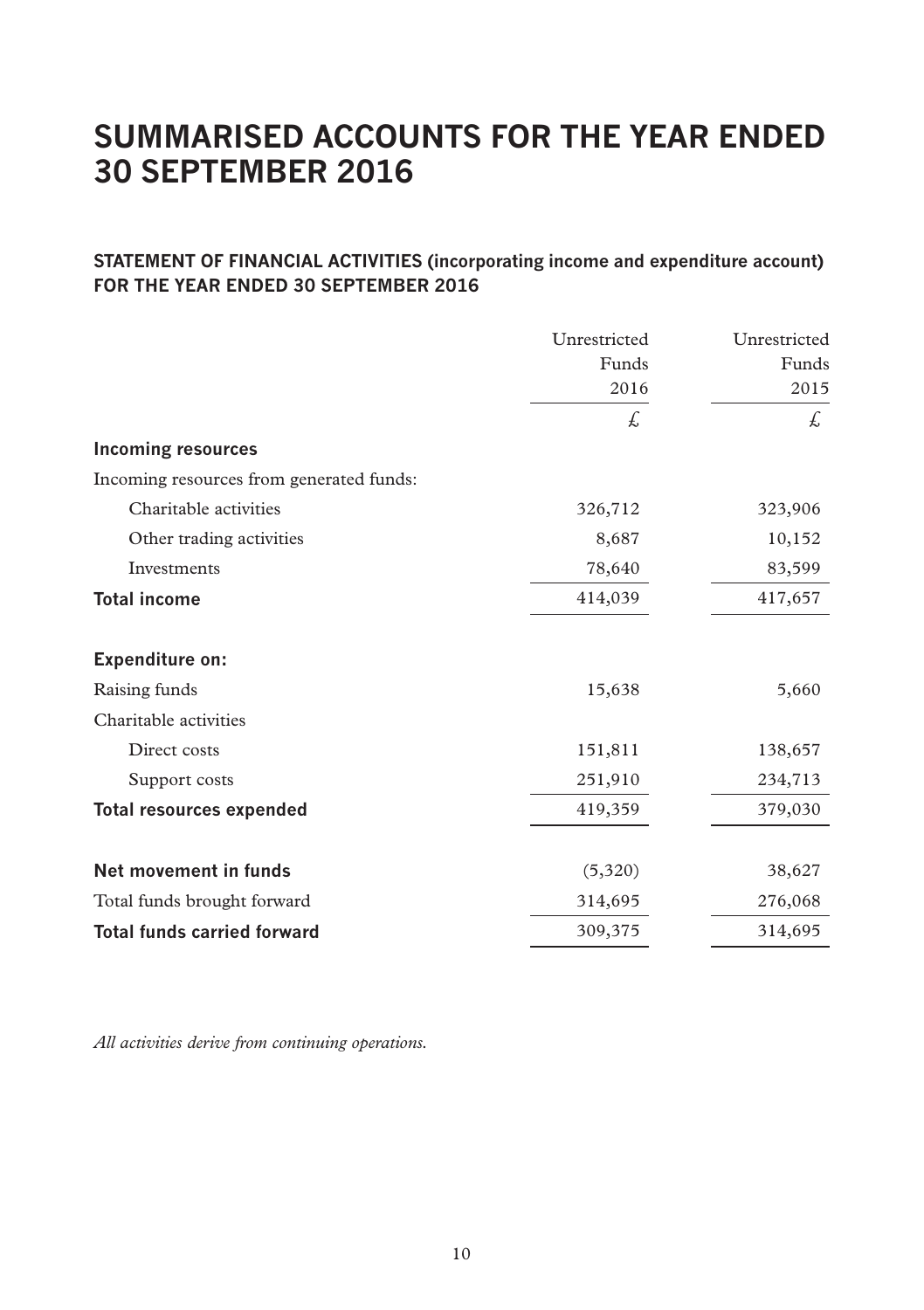#### **BALANCE SHEET AS AT 30 SEPTEMBER 2016**

|           | 2016    |           | 2015    |
|-----------|---------|-----------|---------|
|           | £,      |           | £,      |
|           |         |           |         |
|           | 1,358   |           | 793     |
|           | 10,000  |           | 10,000  |
|           | 11,358  |           | 10,793  |
|           |         |           |         |
| 257,641   |         | 251,129   |         |
| 79,968    |         | 83,902    |         |
| 337,609   |         | 335,031   |         |
|           |         |           |         |
| (39, 592) |         | (31, 129) |         |
|           | 298,017 |           | 303,902 |
|           | 309,375 |           | 314,695 |
|           | 309,375 |           | 314,695 |
|           |         |           |         |

These summarised accounts are an extract from the statutory annual report and accounts for the financial year ended 30 September 2016 which have been subject to an Independent Examiners' report issued by Larking Gowen, chartered accountants.

Larking Gowen has confirmed to the board that the summarised accounts are consistent with the annual report and accounts for the year ended 30 September 2016.

These summarised accounts may not contain sufficient information to gain a complete understanding of the financial affairs of the charity. The full annual accounts, the council's report and the Independent Examiners' report on those accounts may be obtained from Lydia Porter at the IHBC Business Office, email admin@ihbc.org.uk.

The financial statements were approved by the board and signed on its behalf by James Caird, chair and trustee, and Kathryn Davies, vice chair and trustee.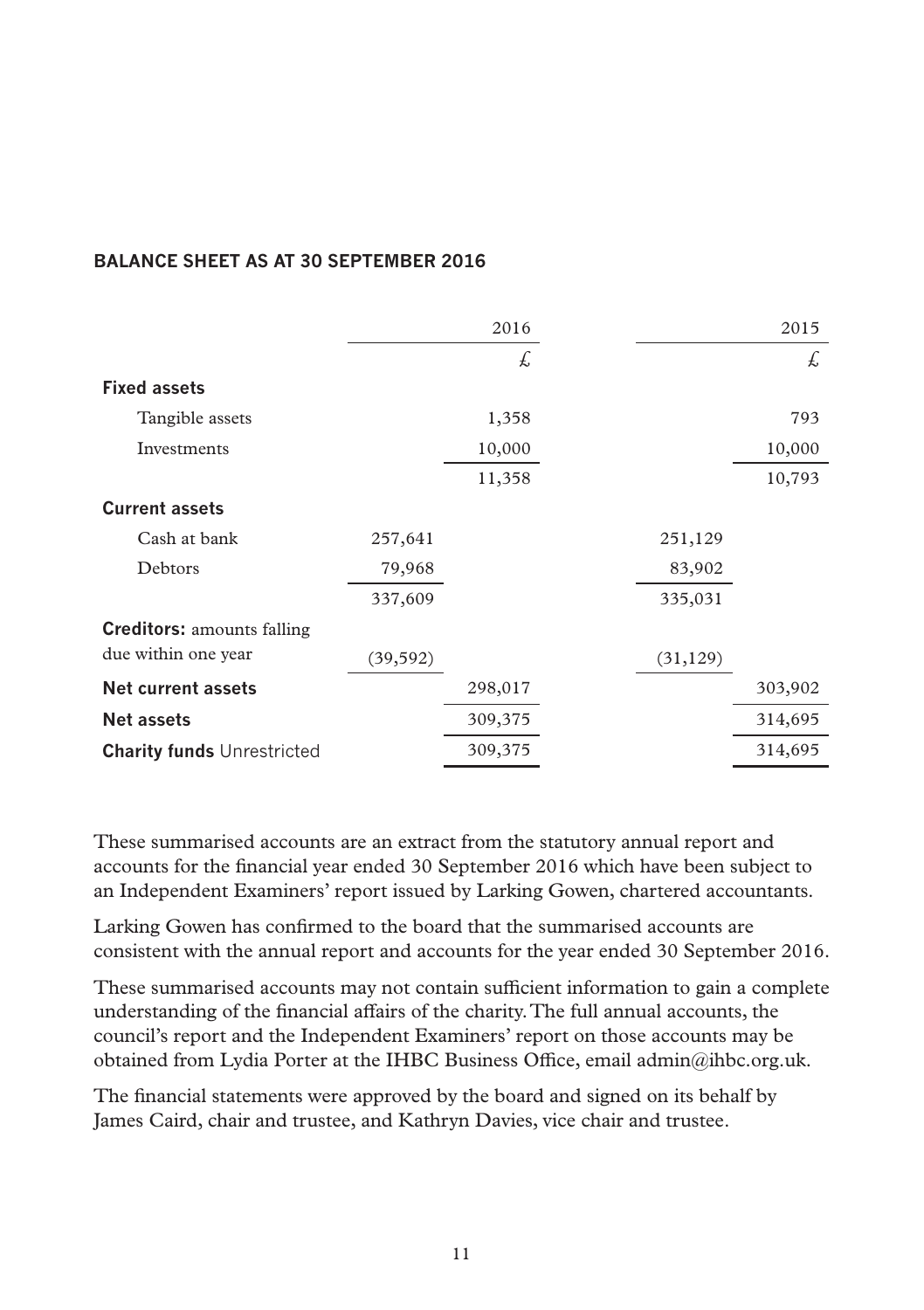## **APPOINTMENT OF OFFICERS AND RATIFICATION OF BRANCH REPRESENTATIVE NOMINATIONS**

## **APPOINTMENT OF OFFICERS**

The following nominations have been received at the registered office of The Institute of Historic Building Conservation:

#### **Chair**

James Caird standing for re-election

**Vice Chair**

Kathryn Davies standing for re-election

**Treasurer** Jill Kerry standing for election

**Education Secretary** Andrew Shepherd standing for election

**Policy Secretary** Roy Lewis standing for re-election

**Membership Secretary** David Kincaid standing for re-election

**Communications & Outreach Secretary** Dave Chetwyn standing for re-election

**IHBC Secretary** Jo Evans standing for re-election

## **RATIFICATION OF BRANCH REPRESENTATIVE NOMINATIONS**

At the time of going to press, the following members have been nominated by their branches as representatives on council. The meeting needs to confirm their nomination:

#### **Scotland**

nomination pending

**Northern Ireland** nomination pending

**Wales** John Edwards

**North** nomination pending

**North West** Crispin Edwards

**Yorkshire** Matthew Bentley

**East Midlands** Roy Lewis

**West Midlands** nomination pending

**South West** nomination pending

**South** Julia Foster

**South East** Sanne Roberts

**East Anglia** nomination pending

**London** Sheila Stones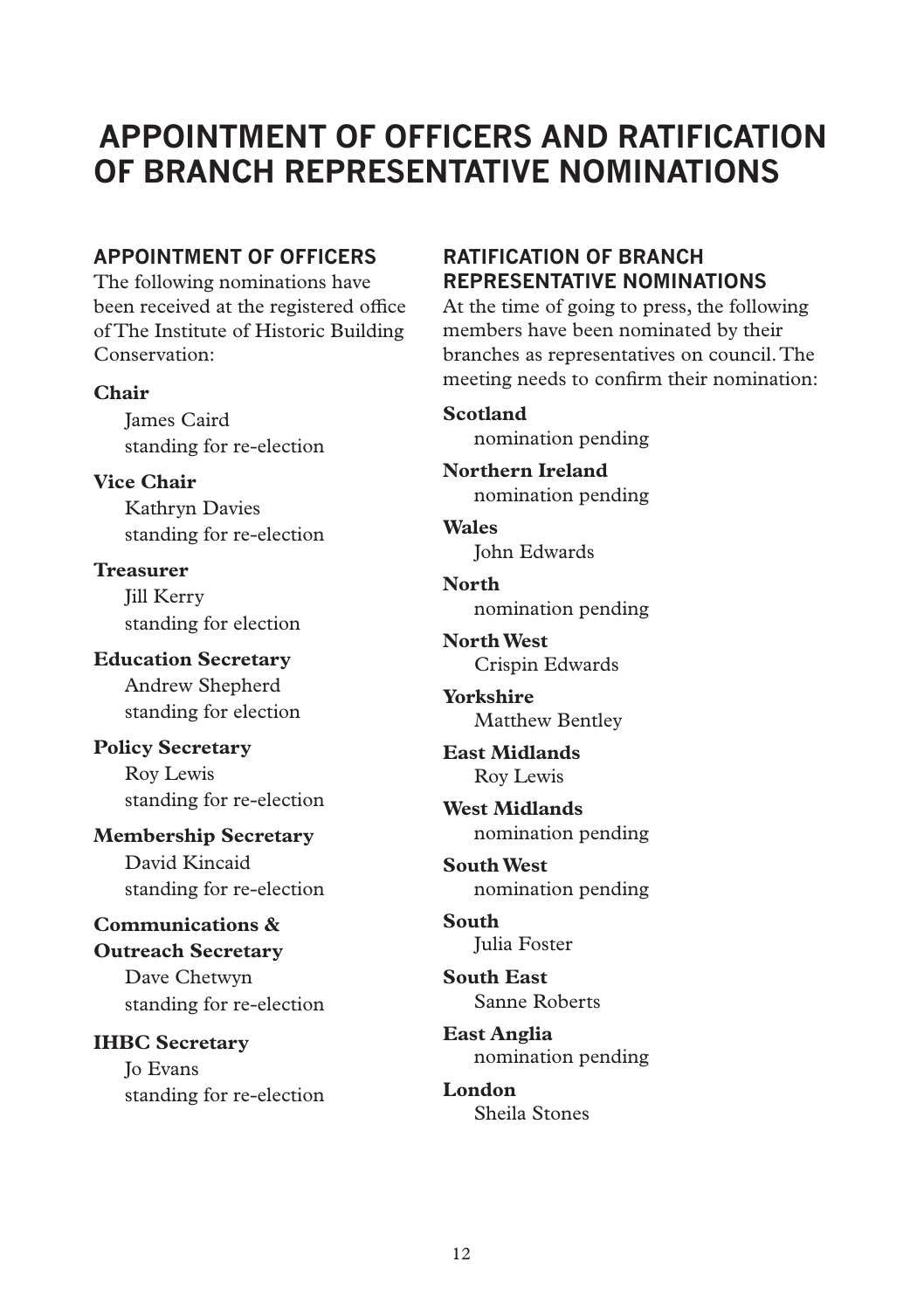# **MOTIONS TO THE AGM**

Motions to the Annual General Meeting must be made in writing to the secretary in the names of a proposer and seconder, both to be full members, at least 28 full days prior to the AGM.

Full details of the institute's AGM procedures are contained within Section 5 of the Articles of Association of The Institute of Historic Building Conservation (see under About IHBC, Business Papers, on the IHBC website).

At the time of printing these papers no motion has been received at the institute's offices.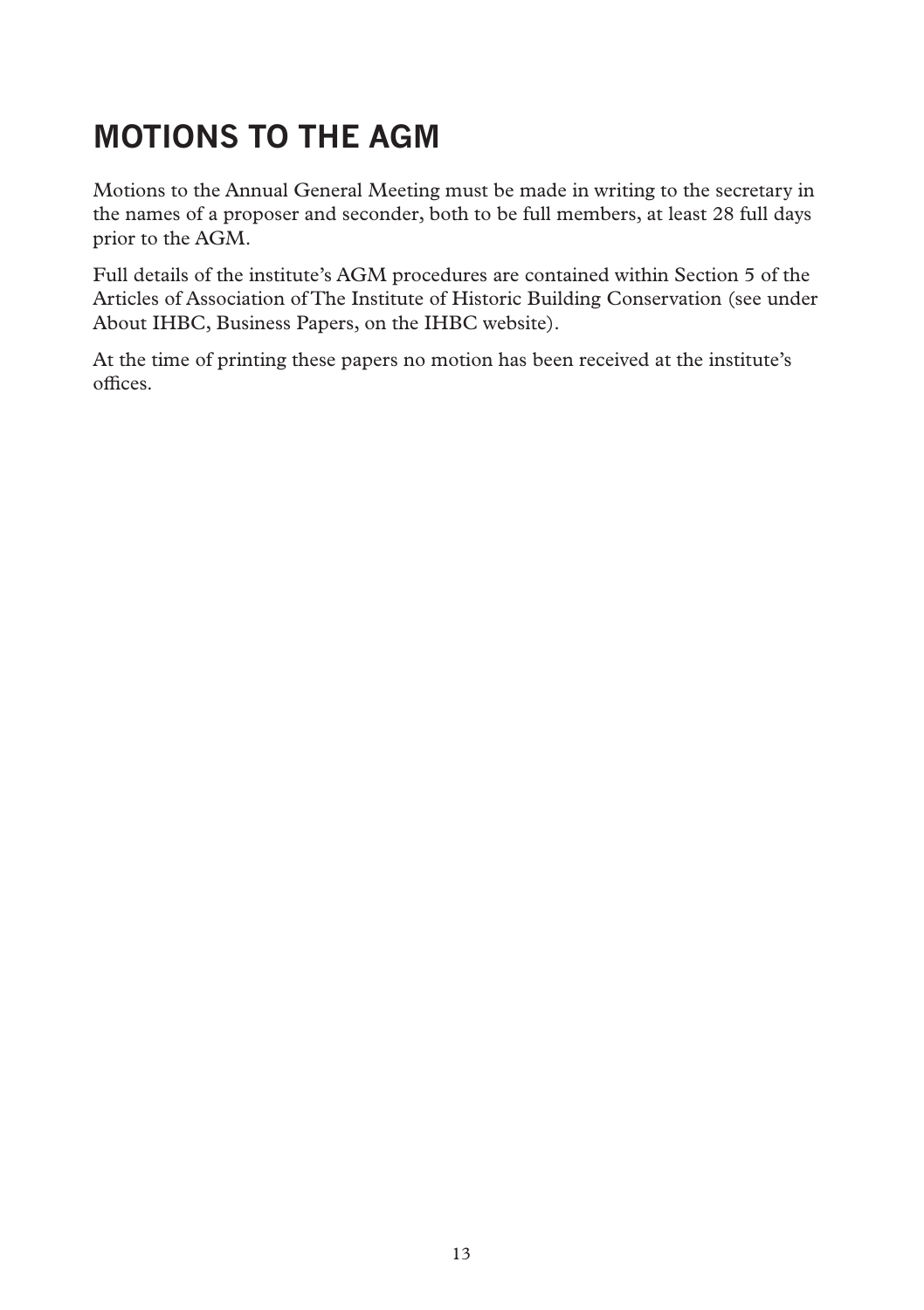## **MINUTES OF THE ANNUAL GENERAL MEETING OF THE INSTITUTE OF HISTORIC BUILDING CONSERVATION 2016**

**Held at Worcester University Arena, Hylton Road, Worcester WR2 5JN on Friday 24 June 2016**

## **Chair: David McDonald, IHBC President**

## **Present**

| Kathryn Banfield         | Christopher Hargreaves | Rachael Parry            |
|--------------------------|------------------------|--------------------------|
| David Blackburn          | Paul Hartley           | Carla Pianese            |
| Nathan Blanchard         | Tom Hunter             | <b>Robert Platts</b>     |
| Debbie Boffin            | Lynda Jubb             | Lydia Porter             |
| Eddie Booth              | Carl Jukes             | John Preston             |
| Charlotte Bowles-Lewis   | Kate Kendall           | Stephen Rickards         |
| Morwenna Breen-Haynes    | David Kincaid          | Sanne Roberts            |
| Mike Brown               | <b>Bob Kindred</b>     | Jane Roylance            |
| Paul Butler              | John Kirwan            | <b>Charles Shapcott</b>  |
| James Caird              | Donna Laing            | Anna Shelley             |
| Elizabeth Campbell       | Roy Lewis              | Sheila Stones            |
| Lucie Caravon            | Anne-Marie Lomax       | <b>Charlotte Stranks</b> |
| <b>Jennifer Chambers</b> | Liz Mayle              | Adam Swan                |
| Angie Creswick           | Paulette McAllister    | Jonathan Taylor          |
| Sara Crofts              | Andrew McClelland      | Rose Thompson            |
| Alison Davidson          | David McDonald         | <b>Bridget Turnbull</b>  |
| Louisa Davidson          | Steve McLeish          | Nicole Twort             |
| Kathryn Davies           | Khrystyna McPeake      | Louise Wallace           |
| Zinnie Denby-Mann        | Jennifer Murgatroyd    | Chris Wood               |
| Crispin Edwards          | Niall Murphy           | Katie Wray               |
| <b>Io Evans</b>          | Fiona Newton           | John Yates               |
| Julia Foster             | Seán O'Reilly          |                          |
| Torsten Haak             | Chloe Oswald           |                          |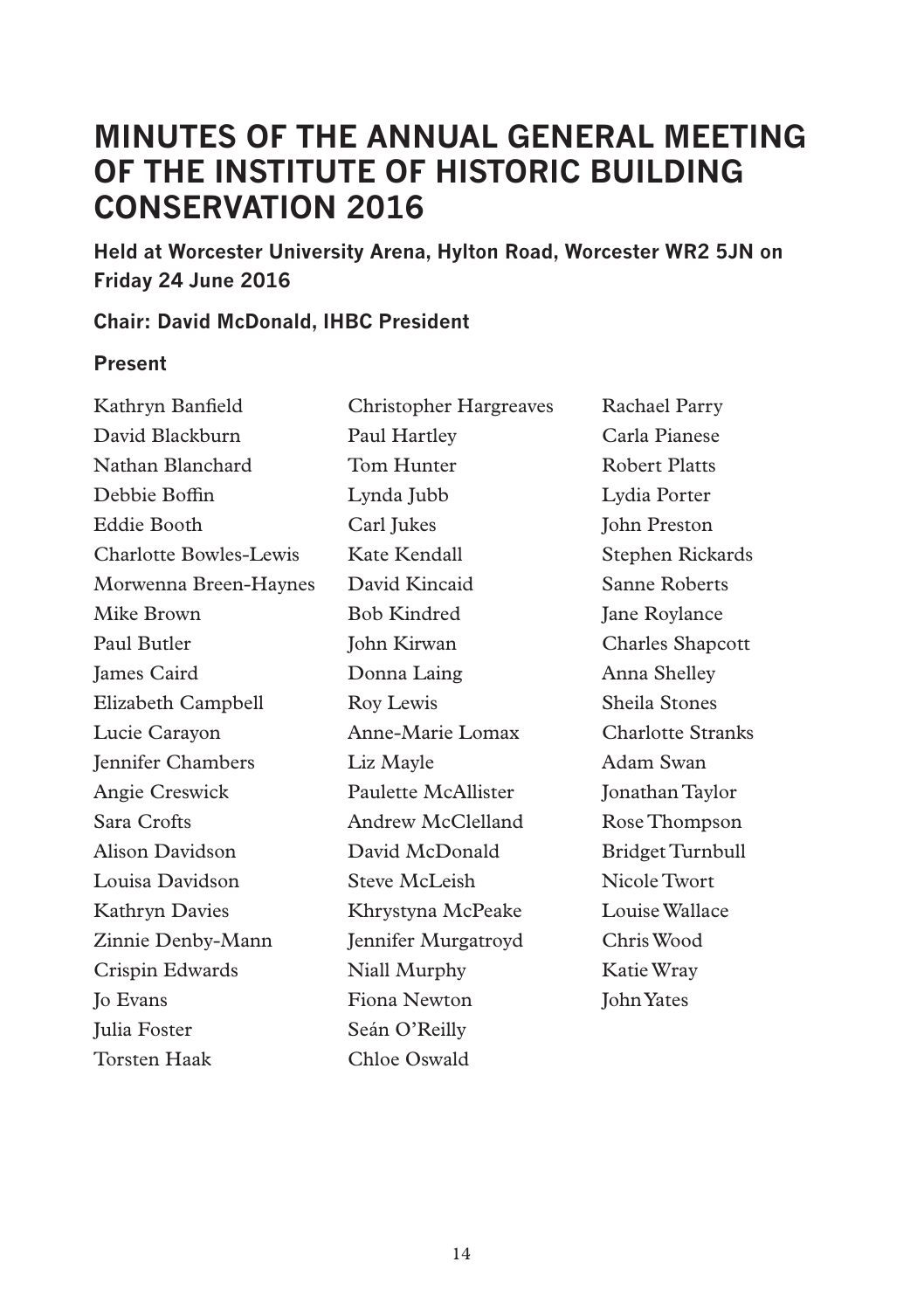## **1 Apologies for absence**

| Michael Atkinson       | Ron Douglass     | Deborah Mays       |
|------------------------|------------------|--------------------|
| <b>Margaret Barnes</b> | Adron Duckworth  | Kirsten McKnight   |
| Kate Baxter-Hunter     | John Edwards     | Richard Morrice    |
| <b>Matt Bentley</b>    | Richard Fox      | Sean Rix           |
| David Birkett          | Rachel Godden    | Dennis Rodwell     |
| Stephen Bradwell       | Phil Godwin      | Michael Rowan      |
| Jules Brown            | Jack Haw         | Carole Ryan        |
| Dave Burton-Pye        | Charmain Hawkins | Rob Walker         |
| Oliver Chapman         | Chris Hawkins    | James Webb         |
| Richenda Codling       | Alison Henry     | <b>Stuart West</b> |
| Anne Davies            | Jane Jackson     |                    |
| Kate Dickson           | David Jump       |                    |

## **2 Minutes of the AGM held on Friday 19 June 2015 in Norwich and matters arising**

The minutes were circulated prior to the meeting with the council's report and the accounts. The minutes were proposed by Eddie Booth, seconded by John Yates and accepted by the meeting as an accurate record. The president, David McDonald (DMcD), then signed the minutes.

## **3 Council's report**

Mike Brown (MB) referred the meeting to the report in the circulated papers. There was a question raised from the floor regarding the recently signed Memorandum of Understanding (MoU) between IHBC and CIfA. MB explained that part of the corporate plan included reaching out to other organisations and this was a part of that. There was an opportunity following a meeting with Jan Wills, CIfA Chair, to arrive at a mutually beneficial agreement between the two organisations which gives the opportunity for each to understand the other profession better. Part of this includes a reciprocal arrangement offering free taster membership for one year of the other organisation. MB felt the MoU was an important signpost in showing each profession the differences between them as well as their areas in common.

The report was proposed by Sheila Stones, seconded by Bob Kindred and agreed by the meeting.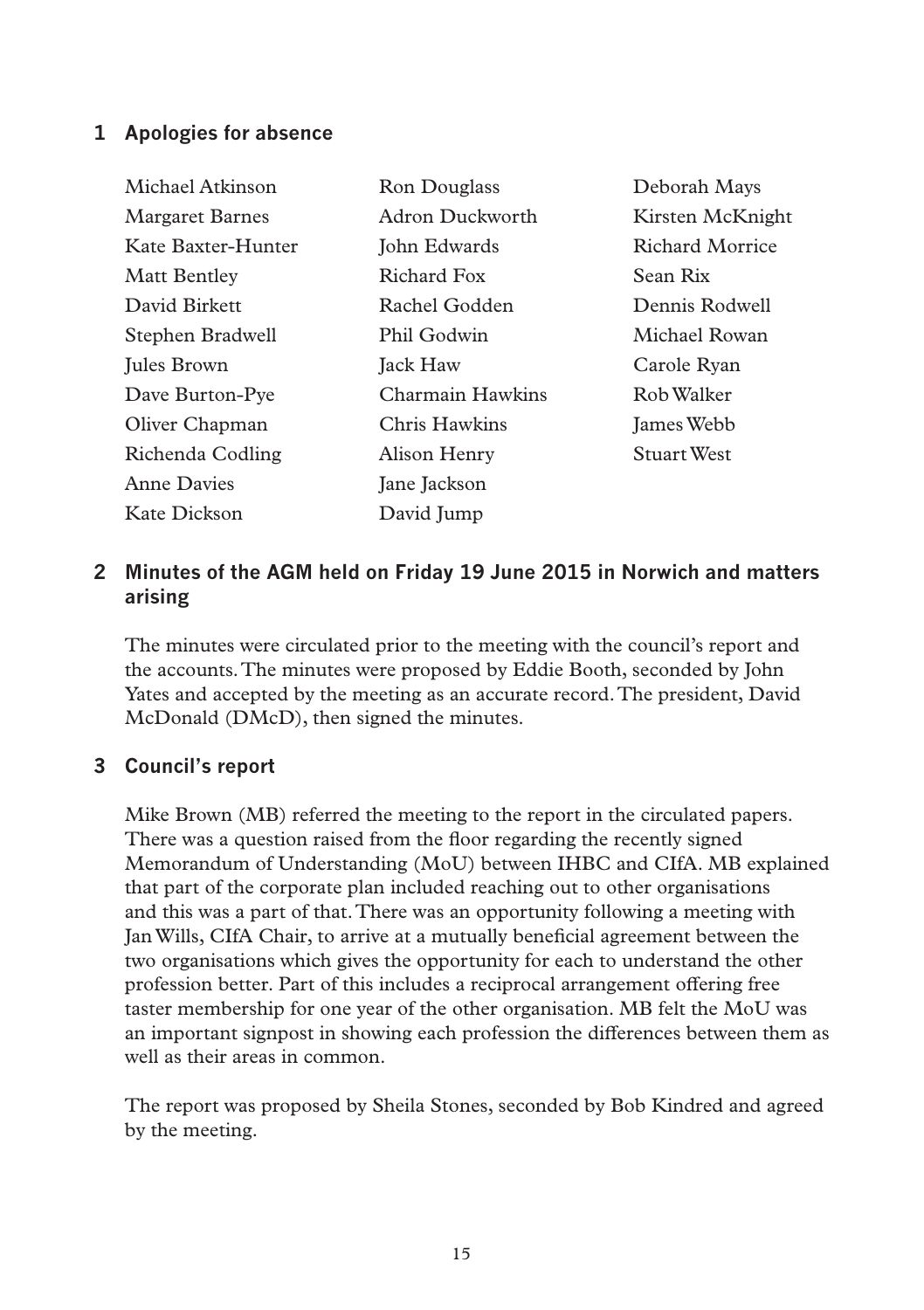## **4 Accounts for 2014–2015**

The treasurer, Richard Morrice (RM), was unable to attend the meeting so the accounts section of the papers was introduced by Seán O'Reilly (SOR). The full accounts were available for examination in the papers but no requests were received. There were no questions.

Under Resolution 1 the accounts were recommended to the meeting, the approval of which was proposed by David Kincaid, seconded by Julia Foster and agreed by the meeting.

Under Resolution 2 the appointment of Larking-Gowen chartered accountants as independent examiners was recommended, the approval of which was proposed by Crispin Edwards, seconded by David Blackburn and agreed by the meeting.

## **5 Election of officers**

There was a number of changes to the list of officers. MB was stepping down as Chair, Paul Butler as Membership Secretary, David McDonald as Education Secretary, Charles Strang as Communications Secretary and David Kincaid as Policy Secretary.

James Caird had been nominated as Chair, David Kincaid as Membership Secretary, Bridget Turnbull as Education Secretary, Dave Chetwyn as Communications Secretary and Roy Lewis as Policy Secretary. Those standing for re-election were Kathryn Davies as Vice Chair, Jo Evans as IHBC Secretary and Richard Morrice as Treasurer.

With these changes in place the posts of chair, vice chair, treasurer, education secretary, policy secretary, membership secretary, communications and outreach secretary and secretary to the IHBC were voted for *en bloc*, proposed by John Preston, seconded by Liz Mayle and agreed by the meeting.

#### **6 Ratification of branch nominations**

The nominations of branch representatives who are also trustees were also listed in the AGM papers. This meeting confirms the nominations by each branch. There had been no nomination for the North and the West Midlands branches and there were two changes. For the South East branch Sean Rix was stepping down and Sanne Roberts had been nominated, and for the Yorkshire branch David Blackburn was stepping down and Matthew Bentley had been nominated. The nominations were dealt with *en bloc*, proposed by Mike Brown, seconded by Lynda Jubb and agreed by the meeting.